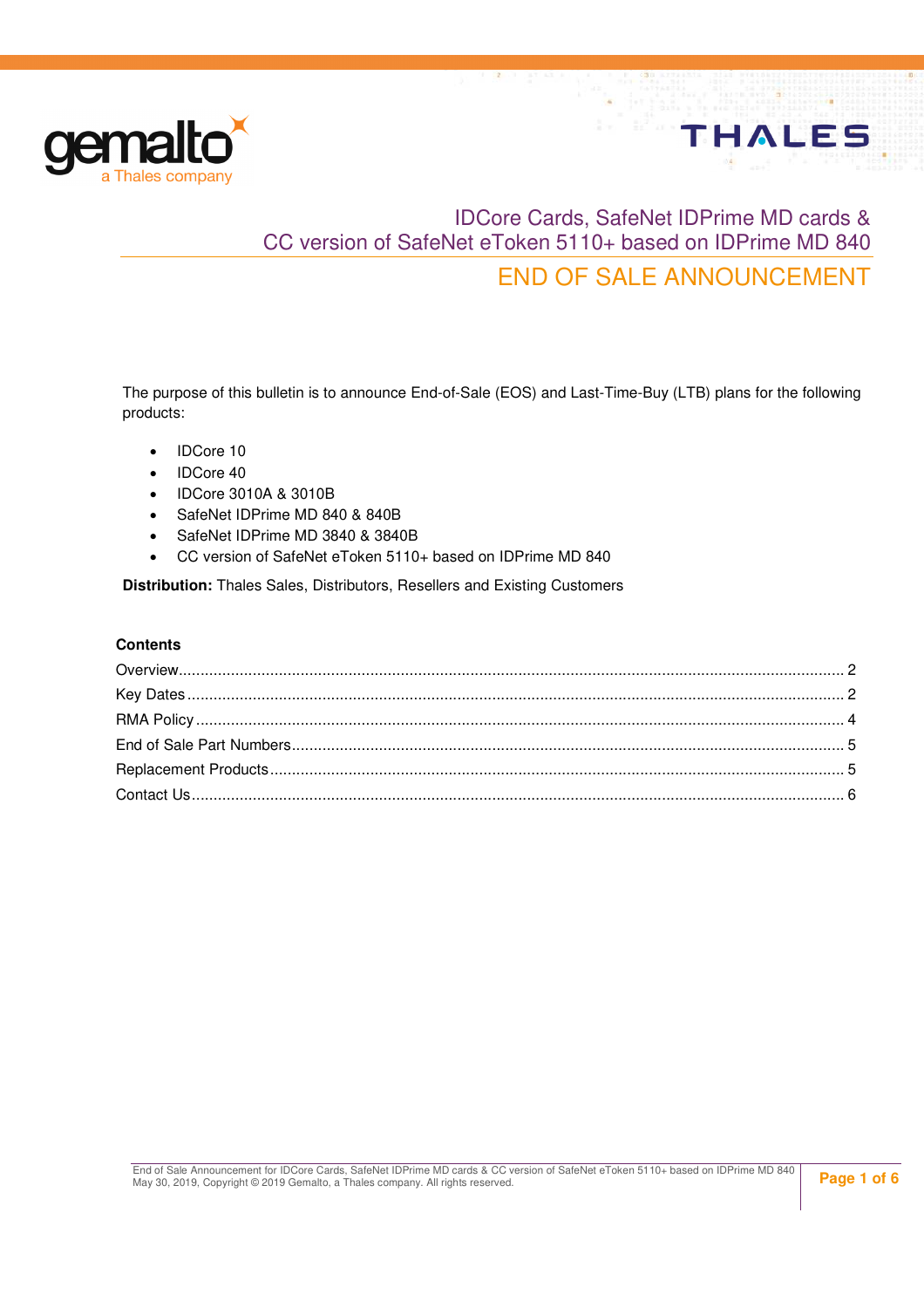

### **Overview**

The purpose of this bulletin is to announce End-of-Sale (EOS) and Last-Time-Buy (LTB) plans for the following products:

- IDCore 10
- IDCore 40
- IDCore 3010A & 3010B
- SafeNet IDPrime MD 840 & 840B
- SafeNet IDPrime MD 3840 & 3840B
- CC version of SafeNet eToken 5110+ based on IDPrime MD 840

Thales is committed to providing our customers with the most advanced authentication technologies. As part of our ongoing investments in our product portfolio, Thales will transition the products listed above to the replacement products outlined in this document and detailed in the "Replacement Products" section.

Thales has developed a plan to ensure current customers a smooth transition in upgrading to the latest available Thales technology. If you have questions about this transition that are not addressed in this document, please contact your local account manager for more information.

### Key Dates

Below are the key dates in the End of Sale process for the following products:

#### **IDCore 10, IDCore 40, SafeNet IDPrime MD 840 & 840B, SafeNet IDPrime MD 3840 & 3840B**

#### **and CC version of SafeNet eToken 5110+ based on IDPrime MD 840**

| <b>Milestone</b>    | <b>Date</b>       | <b>Comment</b>                                                                                           |
|---------------------|-------------------|----------------------------------------------------------------------------------------------------------|
| LAST-TIME-BUY (LTB) | November 29, 2019 |                                                                                                          |
| END-OF-SALES (EOS)  | November 30, 2019 | Due to the limited availability of hardware<br>components, Thales will fulfill LTB orders<br>as follows: |
|                     |                   | • Thales will make every effort to fulfill all<br>orders placed during the LTB period.                   |
|                     |                   | • Orders placed during the LTB period<br>will be processed on a first-come first-<br>served basis        |
|                     |                   | • Orders will not be accepted after the<br>LTB end date                                                  |
| END-OF-LIFE (EOL)   | November 30, 2020 |                                                                                                          |

End of Sale Announcement for IDCore Cards, SafeNet IDPrime MD cards & CC version of SafeNet eToken 5110+ based on IDPrime MD 840<br>May 30, 2019, Copyright © 2019 Gemalto, a Thales company. All rights reserved.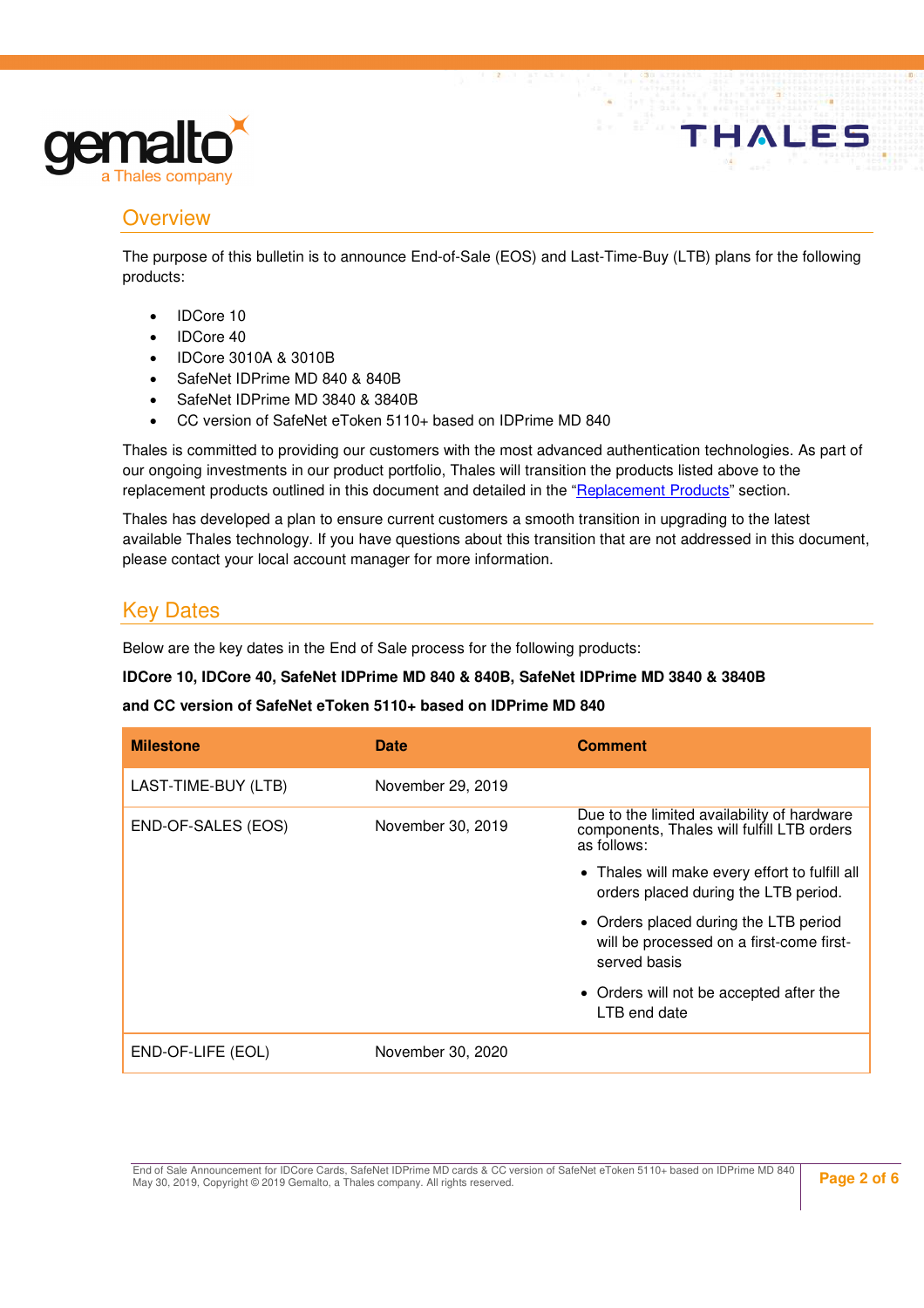

Below are the key dates in the End of Sale process for the following products:

#### **IDCore 3010A & 3010B**

| <b>Milestone</b>    | Date         | <b>Comment</b>                                                                                           |
|---------------------|--------------|----------------------------------------------------------------------------------------------------------|
| LAST-TIME-BUY (LTB) | May 30, 2020 |                                                                                                          |
| END-OF-SALES (EOS)  | May 31, 2020 | Due to the limited availability of hardware<br>components, Thales will fulfill LTB orders<br>as follows: |
|                     |              | • Thales will make every effort to fulfill all<br>orders placed during the LTB period.                   |
|                     |              | • Orders placed during the LTB period<br>will be processed on a first-come first-<br>served basis        |
|                     |              | • Orders will not be accepted after the<br>LTB end date                                                  |
| END-OF-LIFE (EOL)   | May 31, 2021 |                                                                                                          |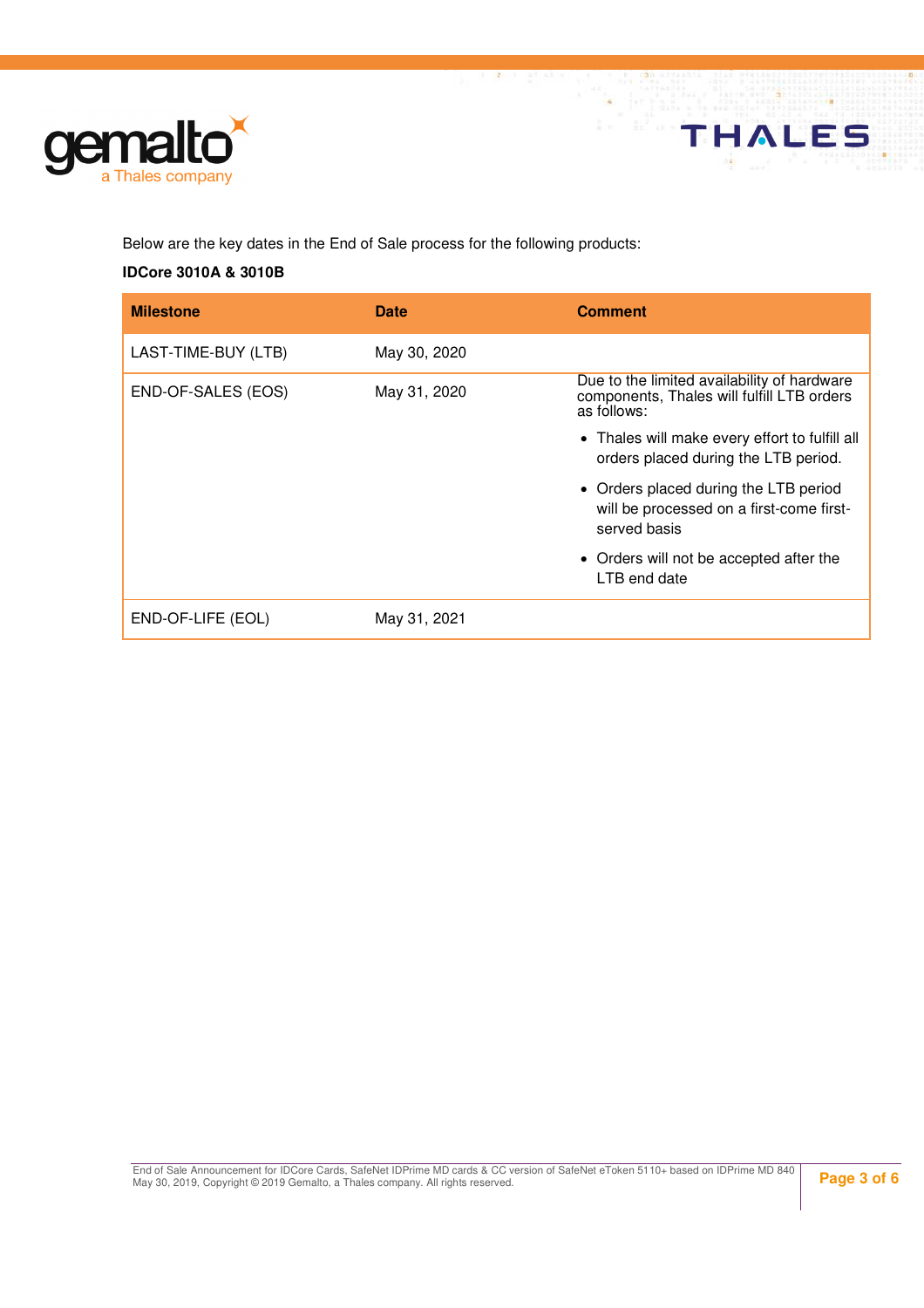

### RMA Policy

RMA & hardware replacements after the Last-Time-Buy (LTB) will be with replacement product. RMAs for products under warranty will be offered only if components are reasonably available. Hardware replacements where deemed appropriate after the Last-Time-Buy (LTB) will be with replacement products. Thales will continue to provide email support to the extent reasonably practicable without providing product releases and quality updates, and Thales provides no guarantee that a problem with the said product can or will be resolved. Thales will not guarantee Failure Analysis (FA) and Corrective Action (CA) reports on these products. Thales will review each unit returned on a case by case basis and determine what type of FA / CA is justified given the age and condition of the product.

End of Sale Announcement for IDCore Cards, SafeNet IDPrime MD cards & CC version of SafeNet eToken 5110+ based on IDPrime MD 840<br>May 30, 2019, Copyright © 2019 Gemalto, a Thales company. All rights reserved.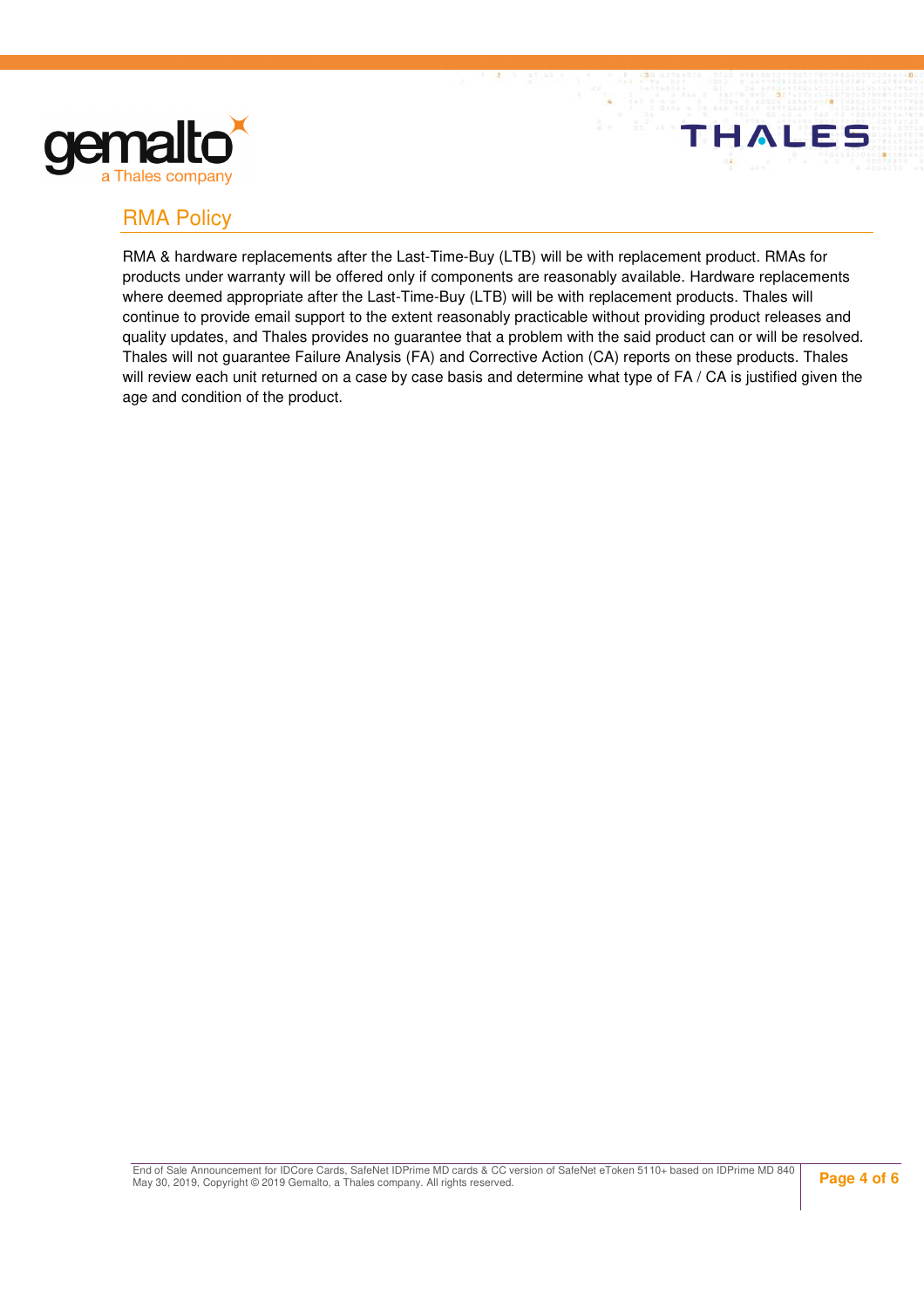

### End of Sale Part Numbers

#### **For customized versions of the SafeNet IDCore and IDPrime products, please consult with Product Management**

IDCore 10: generic open javacard IDCore 40: CC certified open javacard IDCore 3010A & 3010B: CC certified dual interface open javacard SafeNet IDPrime MD 840 & 840B: CC certified and eIDAS compliant smartcards SafeNet IDPrime MD 3840 3840B: CC certified and eIDAS compliant dual interface smartcards

#### **For CC version of SafeNet eToken 5110+ based on IDPrime MD 840, please refer to the table below:**

| <b>Part Number</b> | Item description                                                   |
|--------------------|--------------------------------------------------------------------|
| 909-000087-001     | ETOKEN, SAFENET 5110+, CC, JAVA/80K, NS, ID (HEX), PMS 654C OPAQUE |
| 909-000088-001     | ETOKEN, SAFENET 5110+, CC, JAVA/80K, NS, ID (HEX), PMS 660C OPAQUE |
| 909-000089-001     | ETOKEN, SAFENET 5110+, CC, JAVA/80K, WHITE, ID (HEX)               |
| 909-000101-001     | ETOKEN, SAFENET 5110+, CC, JAVA/80K, NS, ID (HEX), WHITE           |
| 909-000106-001     | ETOKEN, SAFENET 5110+, CC, JAVA/80K, WHITE, ID (HEX), W/CAP        |
| 909-000486-002     | ETOKEN, SAFENET 5110+, CC, JAVA/80K, BLACK, ID (HEX)               |
| 909-000557-002     | ETOKEN, SAFENET 5110+, CC, JAVA/80K, BLACK, NS ID (HEX)            |
| 909-000558-002     | ETOKEN, SAFENET 5110+, CC, JAVA/80K, BLUE, NS ID (HEX)             |
| 909-000559-002     | ETOKEN, SAFENET 5110+, CC, JAVA/80K, WHITE, NS ID (HEX)            |
| 909-000560-002     | ETOKEN, SAFENET 5110+, CC, JAVA/80K, WHITE, NS ID (HEX)            |
| 909-000591-002     | ETOKEN, SAFENET 5110+, CC, JAVA/80K, BLACK, ID (HEX)               |
| 909-000571-002     | ETOKEN, SAFENET 5110+, CC, JAVA/80K, BLACK, ID (HEX)               |

## Replacement Products

The replacements products are as follow:

End of Sale Announcement for IDCore Cards, SafeNet IDPrime MD cards & CC version of SafeNet eToken 5110+ based on IDPrime MD 840<br>May 30, 2019, Copyright © 2019 Gemalto, a Thales company. All rights reserved.